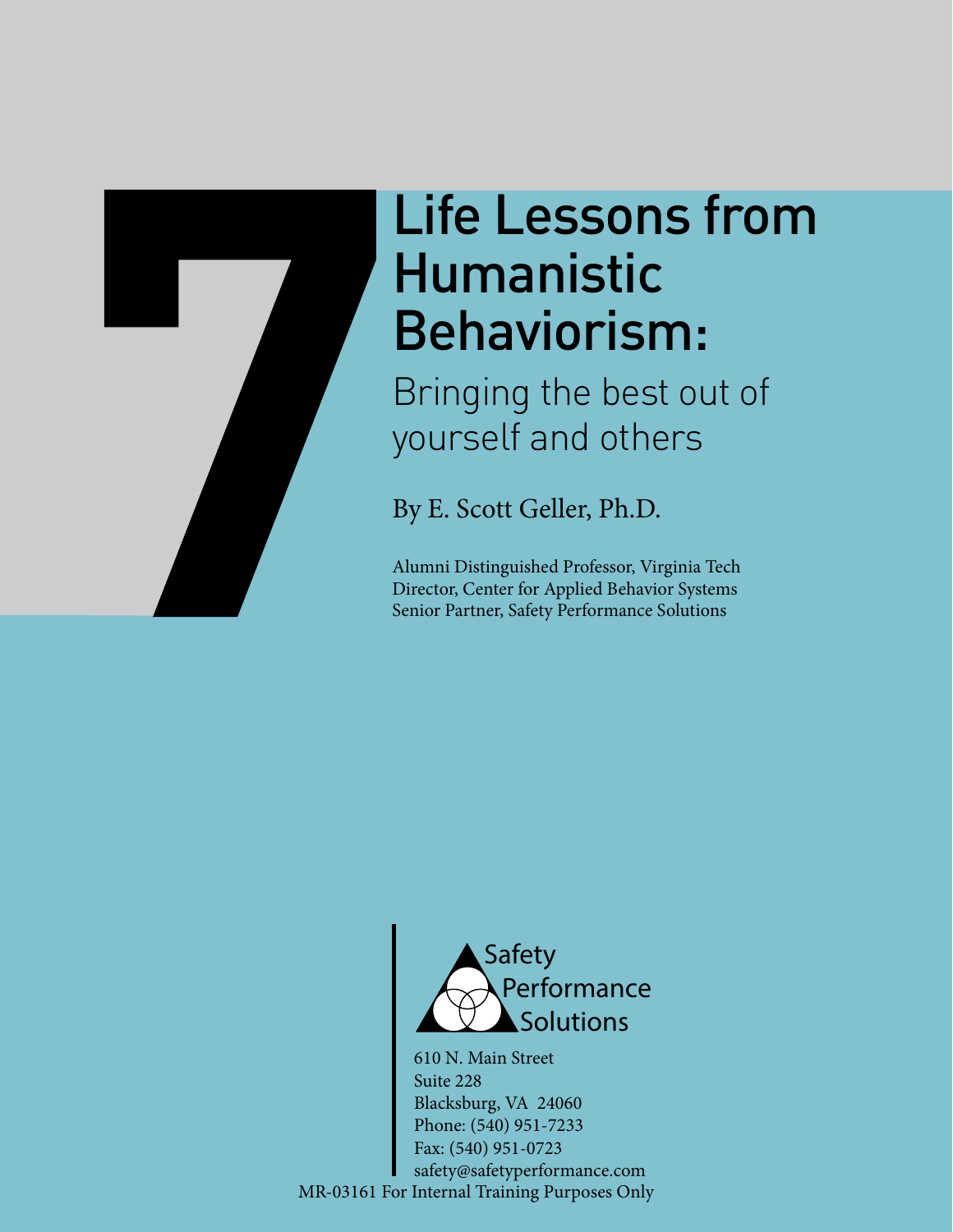Scott Geller, Ph.D, is an Alumni Distinguished Professor in the Department of Psychology at

Virginia Tech. For more than four decades, Professor Geller has taught and conducted research as a faculty member and director of the Center for Applied Behavior Systems in the Department of Psychology. He has authored, edited or co-authored 36 books, 82 book chapters, 39 training programs, 259 magazine articles, and more than 300 research articles addressing the development and evaluation of behavior change interventions to improve quality of life on a large scale. His most recent book: *Applied Psychology: Actively Caring for People*, defines Dr. Geller's entire research, teaching, and scholarship career at Virginia Tech, which epitomizes the VT logo: Ut Prosim—"That I May Serve". E.<br>E. Ministra Tradition

> His popular books in occupational health and safety include: *The Psychology of Safety; Working Safe; Understanding Behavior-Based Safety; Building Successful Safety Teams; Beyond Safety Accountability: How to Increase Personal Responsibility; The Psychology of Safety Handbook; Keys to Behavior-Based Safety from Safety Performance Solutions; The Participation Factor; People-Based Safety: The Source;* and *People-Based Patient Safety: Enriching your culture to prevent medical error,* coauthored by Dave Johnson, *Leading People-Based Safety: Enriching your culture*, published by Coastal Training Technologies Corporation. His two latest books are entitled *The Courage to Actively Care* and *The Motivation to*

*Actively Care,* both coauthored by Bob Veazie.

Dr. Geller is a Fellow of the American Psychological Association, the Association for Psychological Science, the International Association of Behavior Analysis, and the World Academy of Productivity and Quality Sciences. He is past Editor of the *Journal of Applied Behavior Analysis* (1989- 1992), current Associate Editor of *Environment and Behavior* (since



E. Scott Geller

1982), and current Consulting Editor for *Behavior and Social Issues, The Behavior Analyst Digest, Journal of Organizational Behavior Management,* and *EHS Today.*

Dr. Geller and his colleagues at SPS have worked with numerous organizations, both public and private, to tailor training and implementation efforts related to the psychology of safety. Past customers include both small and large organizations representing manufacturing, chemical processing, transportation, and service industries, including: Allied Signal, American Standard, ARCO Chemical, AT&T, Bayer, Bechtel, BF Goodrich, BHP Cooper, Cargill, Coca-Cola, Champion International, Chevron, Corning, ExxonMobil, Eli Lilly, Ford, General Motors, Georgia-Pacific, Hercules, Hewlett-Packard, Koch Refining, Leprino Foods, Lockheed, Lucent

Technologies, Monsanto, Pacificorp, Power Bar, Rohm and Haas, Solutia, Textron, 3M, Toyota, Union Pacific Railroad, Wal-Mart, Westinghouse, Westvaco, and Weyerhaeuser.

Dr. Geller has been the Principal Investigator for more than 75 research grants involving the application of behavioral science for the benefit of corporations, institutions, government agencies, or communities in general. Both government agencies and corporations have funded his research, including: the National Science Foundation; the National Institute for Occupational Safety and Health; the U.S. Department of Health, Education, and Welfare; the U.S. Department of Energy; the U.S. Department of Transportation; the National Highway Traffic Safety Administration; the National Institute on Alcohol Abuse and Alcoholism; the Centers for Disease Control and Prevention; General Motors Research Laboratories; the Alcoholic Beverage Medical Research Foundation; and the Virginia Departments of Energy, Transportation, Litter Control, Agriculture and Commerce, and Welfare and Institutions.

He has received lifetime achievement awards from the International Organizational Behavior Management Network (2008) and the American Psychological Foundation (2009). In 2010 he was honored with the Outstanding Applied Research Award from the American Psychological Association's Division of Applied Behavior Analysis. In 2011, the College of Wooster awarded Dr. Geller the Honorary Degree, Doctor of Humane letters.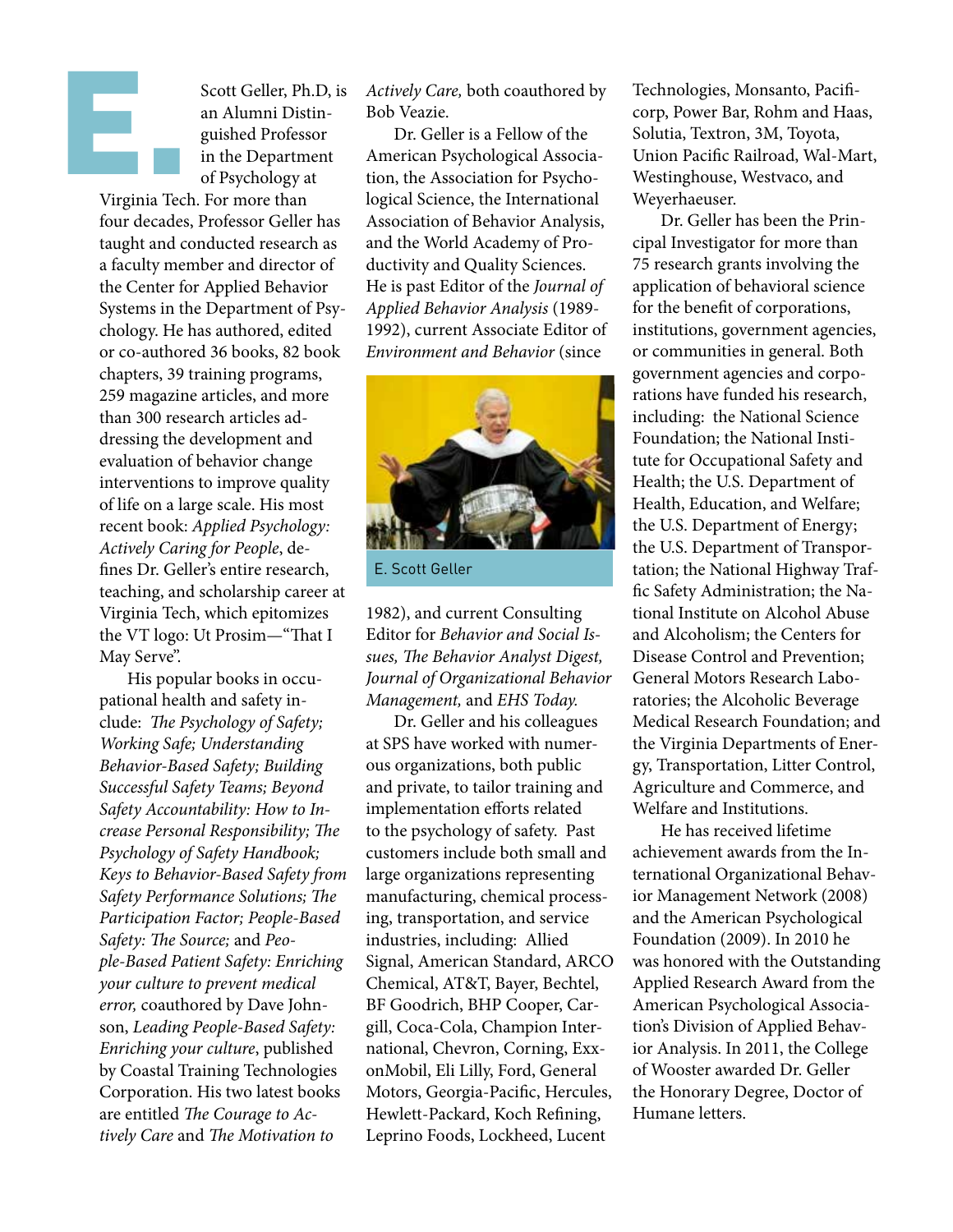### B. F. Skinner & W. Edwards Deming



 $\zeta$ **Immediate consequences outweigh delayed consequences. —B. F. Skinner**

CC<br>Col<br>ind<br>we **Consequences for the individual usually out weigh consequences for others.**

**—B. F. Skinner**



B. F. Skinner W. Edwards Deming

 $\overline{\mathcal{C}}$ **Don't blame people for problems created by the system.**

**—W. Edwards Deming**

 $\begin{matrix} 6 \ \text{You} \\ \text{You} \\ \text{this} \\ \text{do} \\ \vdots \end{matrix}$ **You can't measure everything. Sometimes you just do it because it's the right thing to do.**

**—W. Edwards Deming**

**TT A numerical goal without a method is nonsense. —W. Edwards Deming**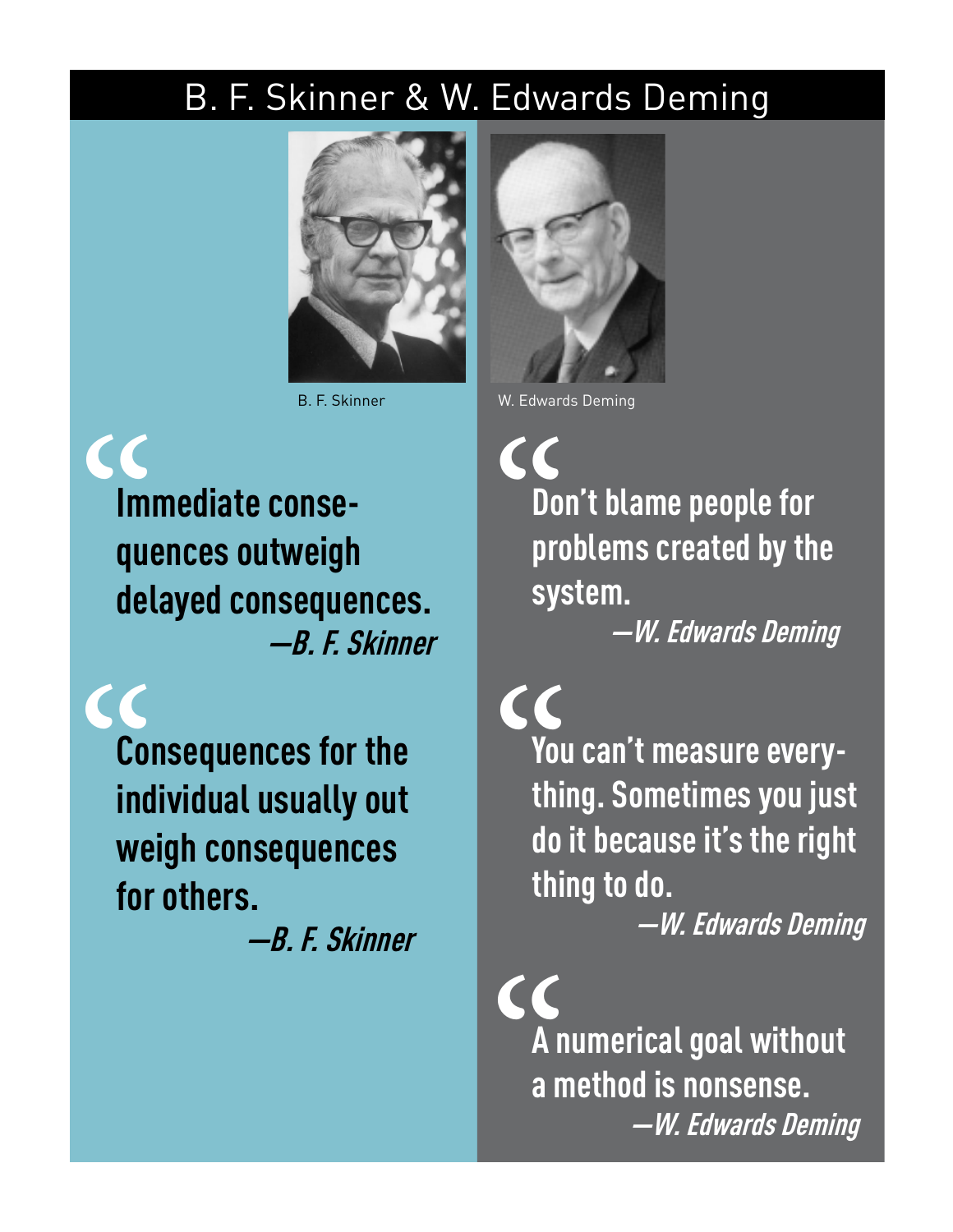### Employ the Power of Positive Consequences

1

- The most effecient way to improve both behavior and attitude simutaneously. a
- Positive consequences should be soon, frequent, and behavior-based. b<sup>b</sup>
- Positive consequences promote success seeking. c
- Negative consequences promote failure avoiding. d
	- Some consequences inspire self-motivation. e



#### DO YOU SEEK SUCCESS?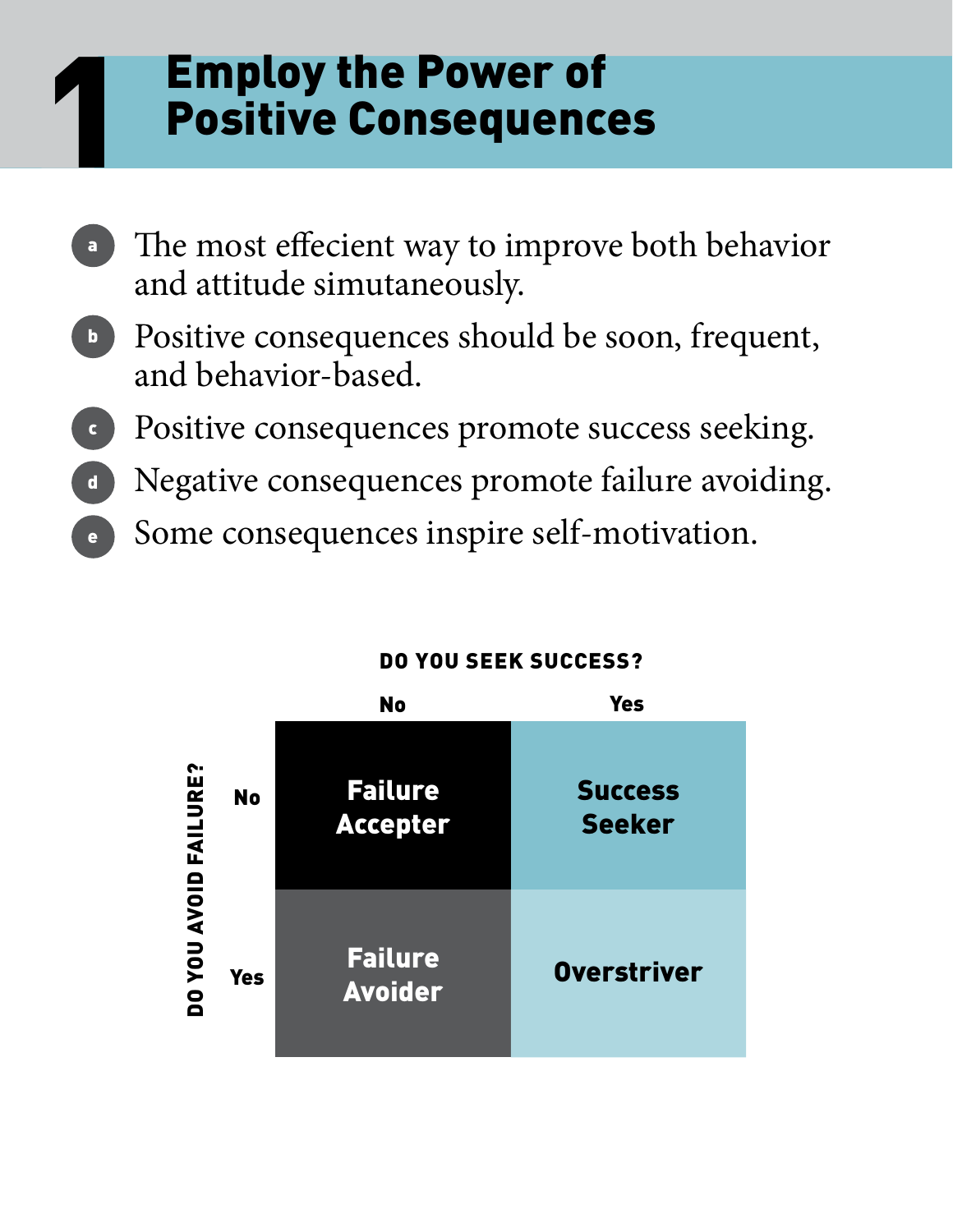# Apply Observational Learning

**If you want to be better at what you do, observe someone who performs better than you.**

2

## Give and Receive Behavioral Feedforward Feedback 3

- Make feedback sincere, specific, soon, and significant. a
- Specify the desirable behavior. b
- Give more supportive than corrective feedback. c
- Maintain humility to accept corrective feedback. d )
- b) Become a behavior-based feedback coach. e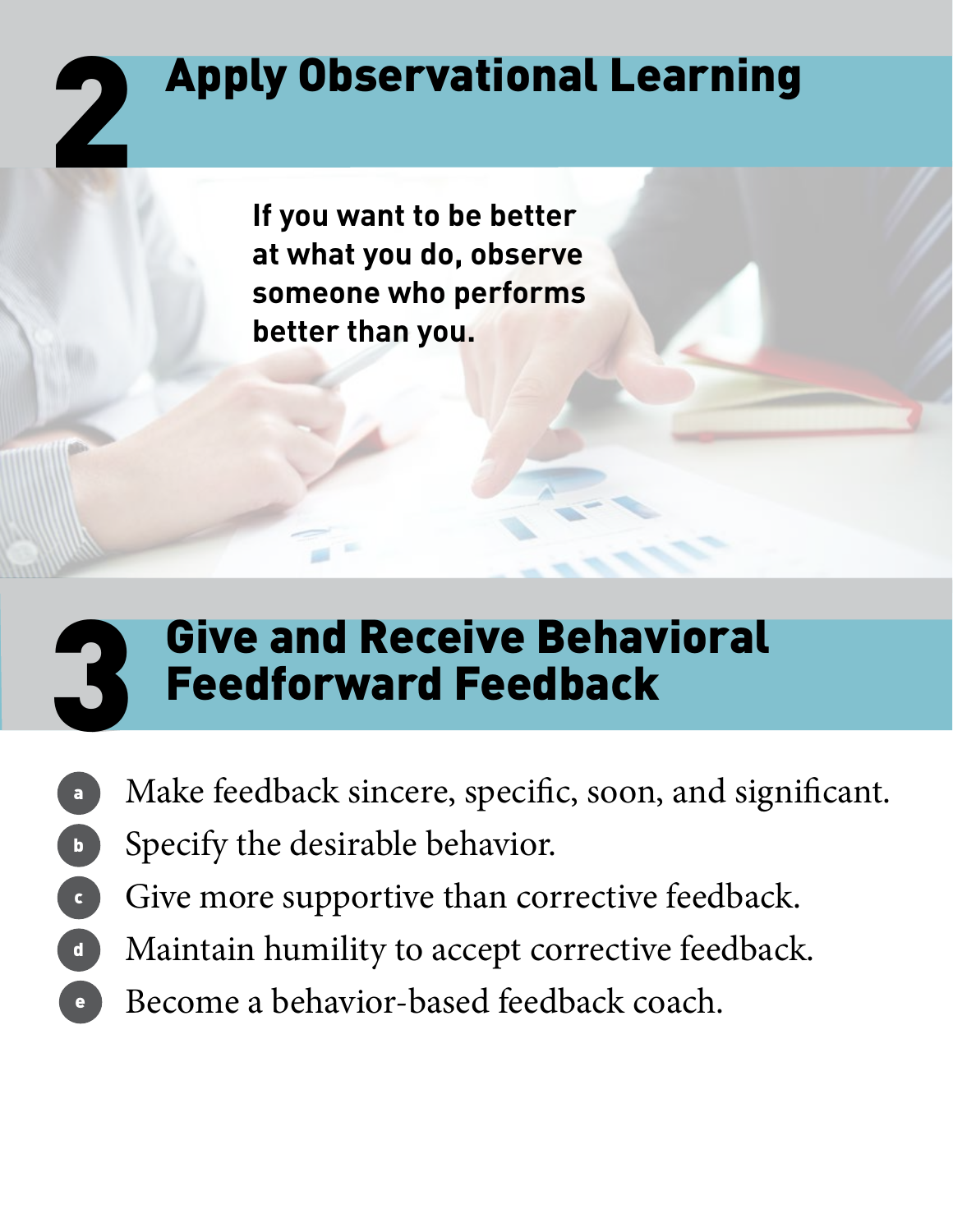### Give More Supportive Than Corrective Feedback **Care** 4

**Observe** 

**Analyze** 

**Communicate** 

**Help** 

## Embrace and Practice Empathy

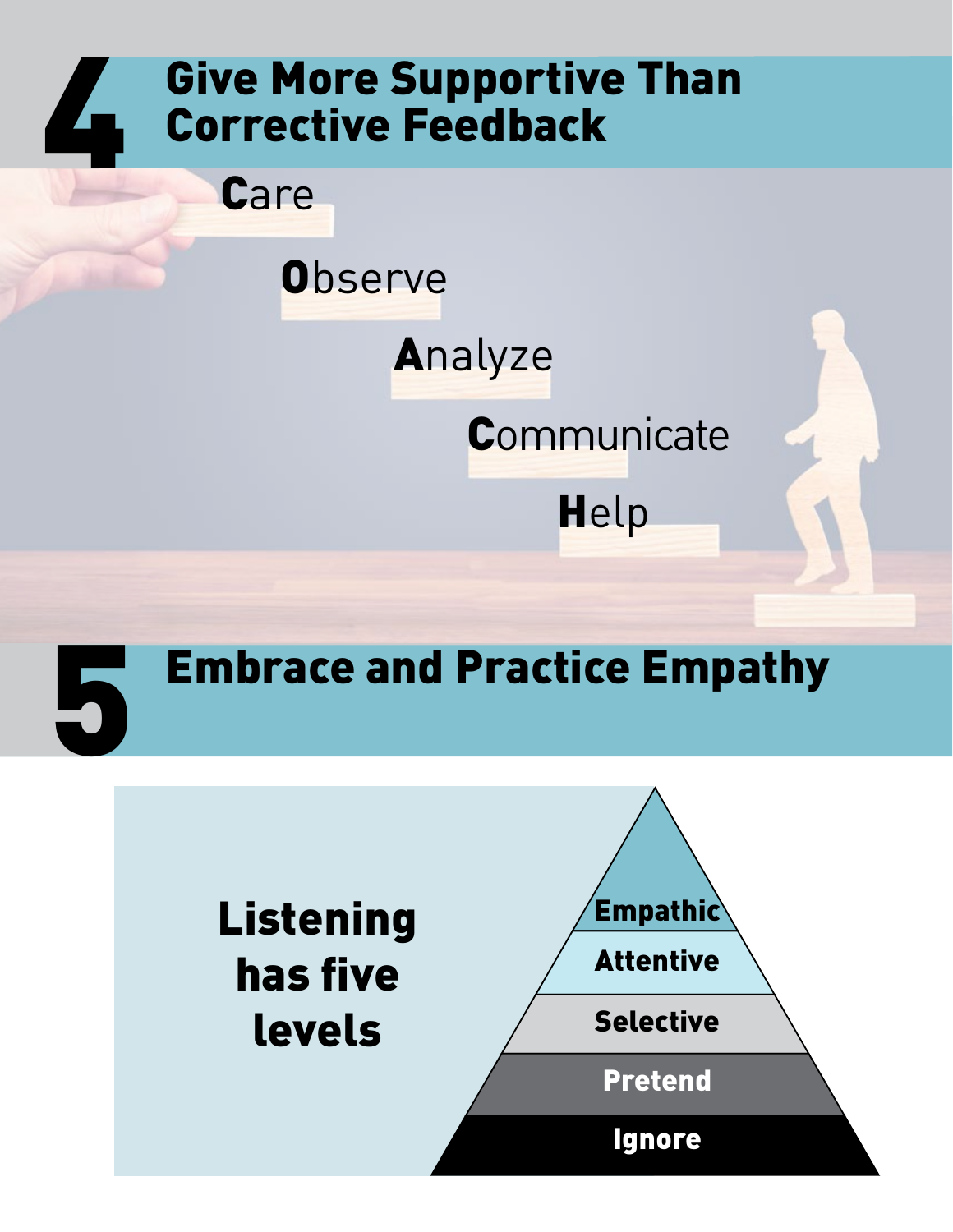### Customize Consequences for Self-Motivation and Sustainability

- Activate behavior with empowerment. a
- Empowerment activates goal commitment. b
- SMARTS goals are empowering. c

6

- Behavior is fueled by consequences. d
- Some consequences inspire self-direction. e
- Self-directed behavior reflects self-motivation. f
- Some consequences fuel self-motivation. g

Google search "Scott Geller TEDx" for his 15-minute presentaion on Self-Motivation.



**Specific Motivational Achievable** Relevant **T**rackable **Shared**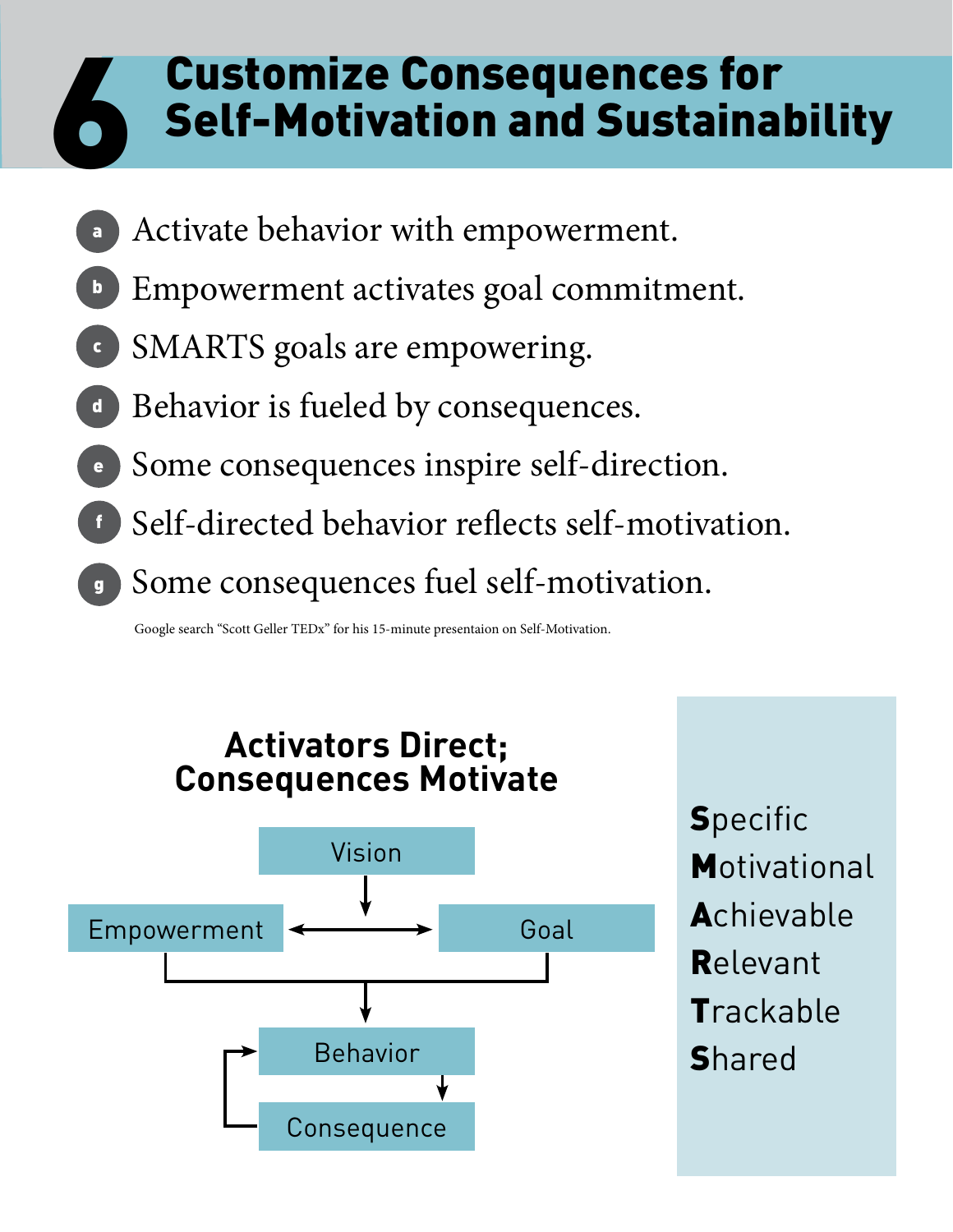#### Progress From Self-Actualization to Self-Transcendence 7